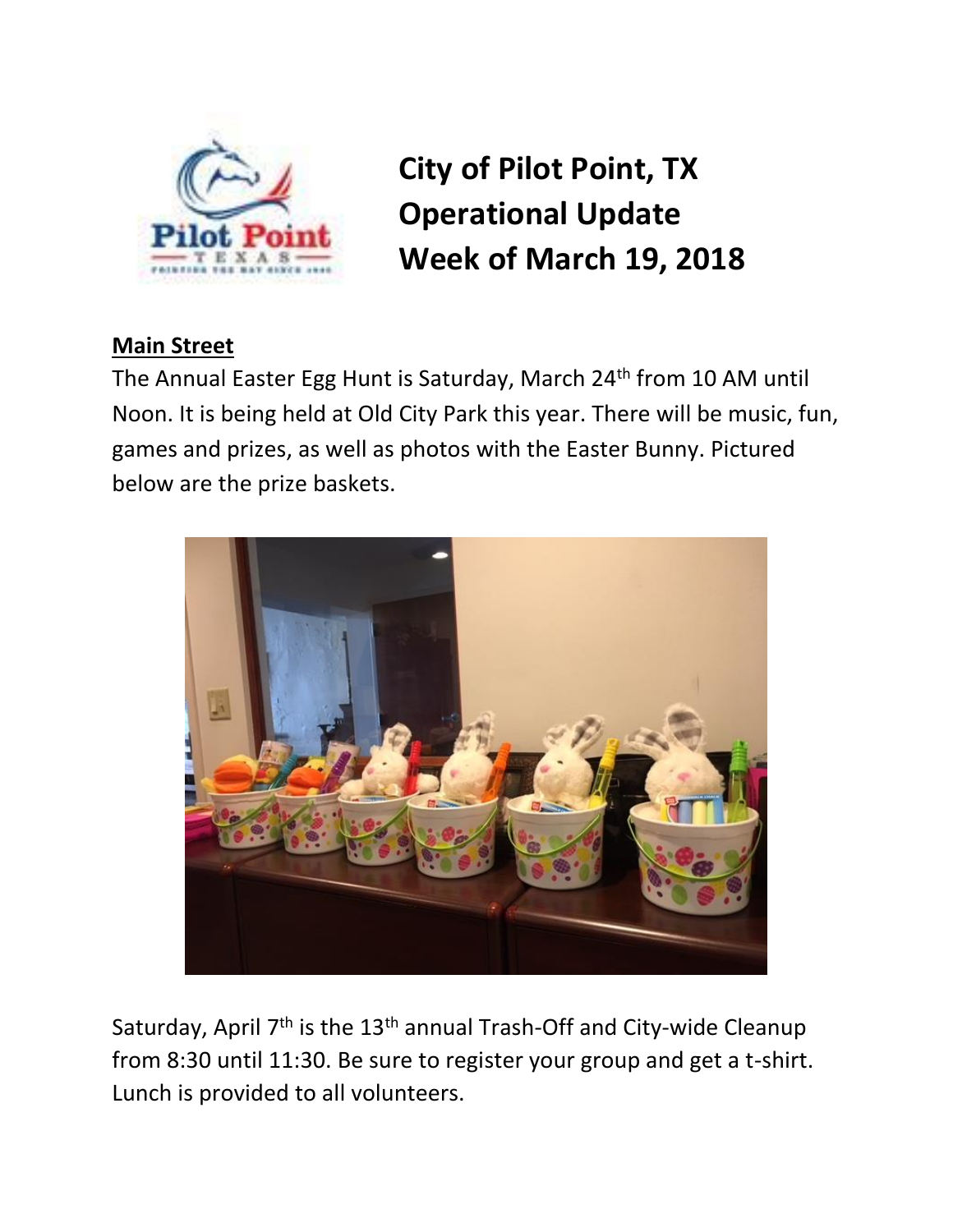# **Library**

Free tax preparation was offered on Tuesday evening at Library. This program is offered through the United Way of Denton County and all volunteers are IRS certified. Wednesday morning preschoolers and their parents enjoyed Music & Movement. Participation in music and movement programs have been shown to improve coordination and listening skills in a fun and creative way. Yarn Buddies met on Thursday morning and the Exercise Club met



at 5 p.m. to do 20 minutes of yoga and 30 minutes of cardio.

Next week the Library will hold free tax preparation on Tuesday evening; Storytime on Wednesday morning; Yarn Buddies on Thursday morning; Exercise Club on Thursday evening; and Game Day on Saturday. Plus Ms. Erica will be visiting the PPISD extended day program on Thursday for a story and a hands-on activity.

### **Administration**

The City has sent a letter to Waste Connections informing them of our intent to go out for Request for Proposals next month to consider other companies, as well as Waste Connections, for solid waste services. The RFP will requests pricing for various levels of service including weekly, every-other week and twice per month recycling, as well as regular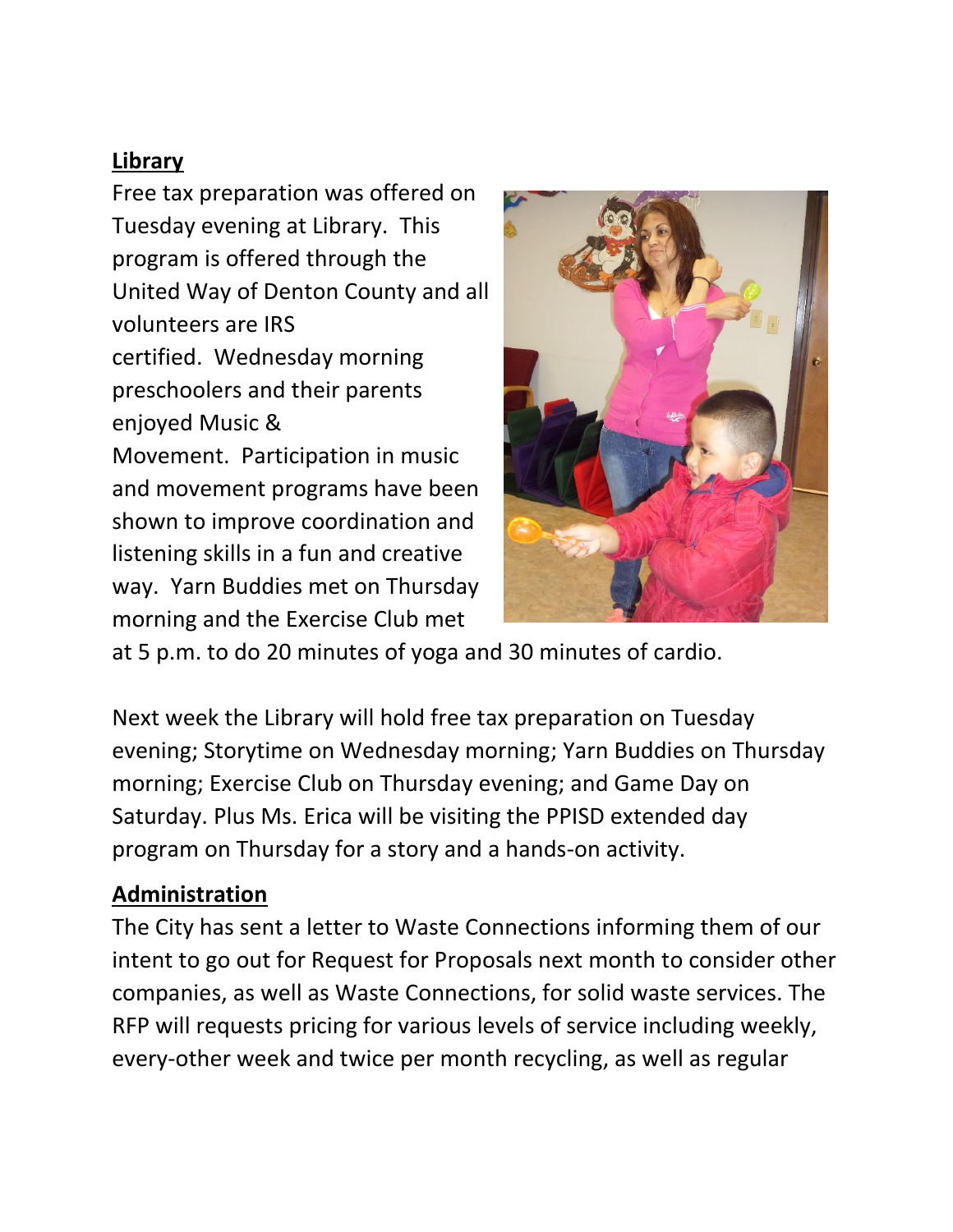weekly trash pickup, bulky waste collection, commercial collection and roll-off collection for the cabinet shops.

Staff kicked off the budget process last week convening departments to discuss the process, economic assumptions and to schedule STW training for budget input. Departments will also be working on vehicle and equipment replacement schedules, and supplemental requests for new employees or programs.

The Parks Advisory Board met with PPYSA representatives Tuesday night to discuss fees and operations at Allen Groff Park. The Board agreed with the new field use agreement that Alice worked on with PPYSA President Kevin Ware. The agreement includes the following: a) \$50.00 per team for Pilot Point soccer, softball, and baseball. Estimated revenue is approximately \$1500.00 per year. In addition, PPYSA have agreed to pay a flat rate of \$2000.00 per year for field maintenance. This will bring the total to an estimate of \$3500.00 per year. This is an increase from previous years.

The Board also approved the same field use agreement with Tioga sports association, but the fees will be \$100.00 per team and \$1000.00 for field maintenance. Tioga is a smaller association and they will work around PPYSA schedule. The City and PPYSA have a great partnership. Thank you Alice Holloway for all of your hard work on this agreement. It is a win-win!

## **Public Works**

Street lights at South and North Washington & US377 are installed and operational.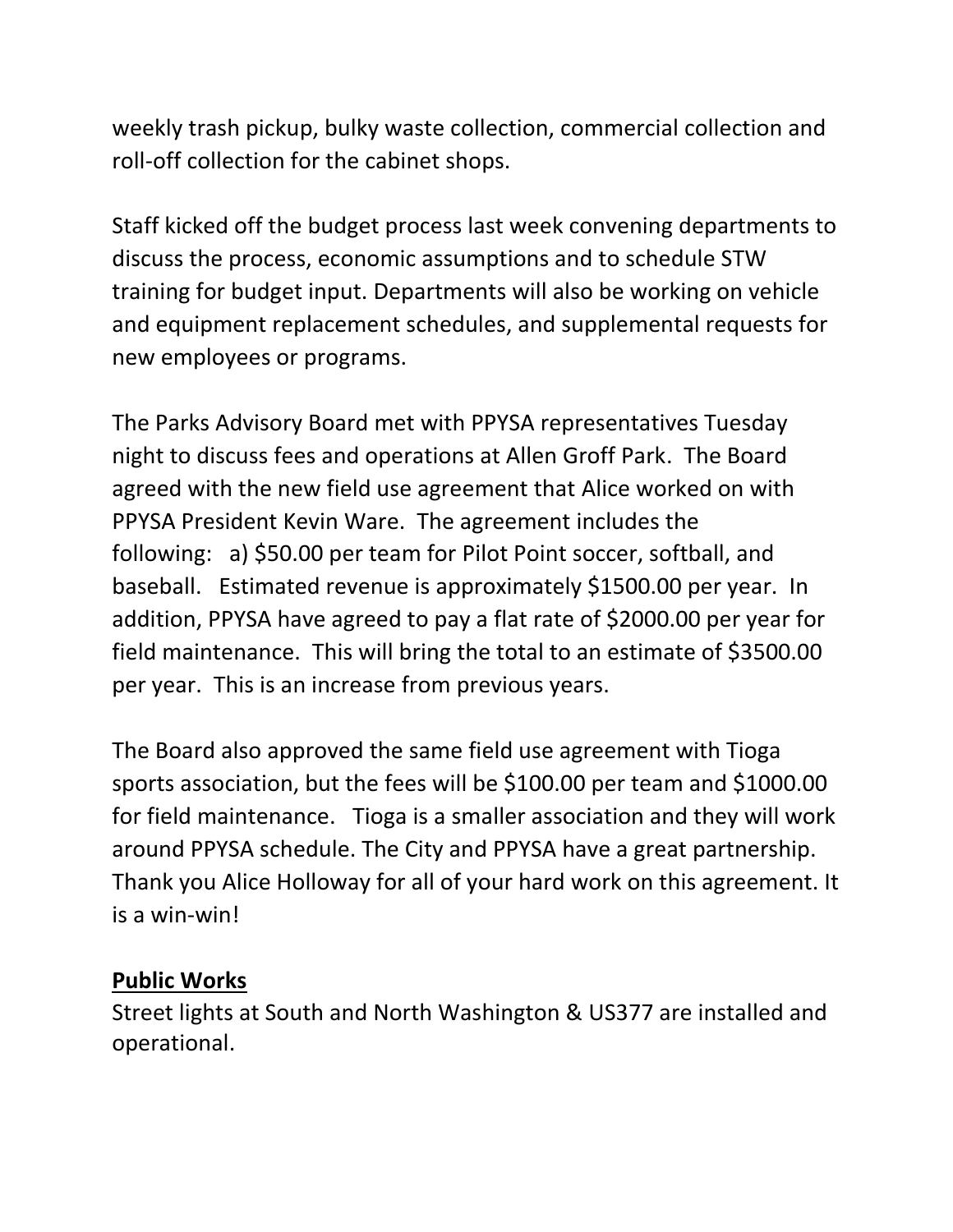

**Street lights on the south end of Washington St.**



**Street lights on the north end of Washington St.**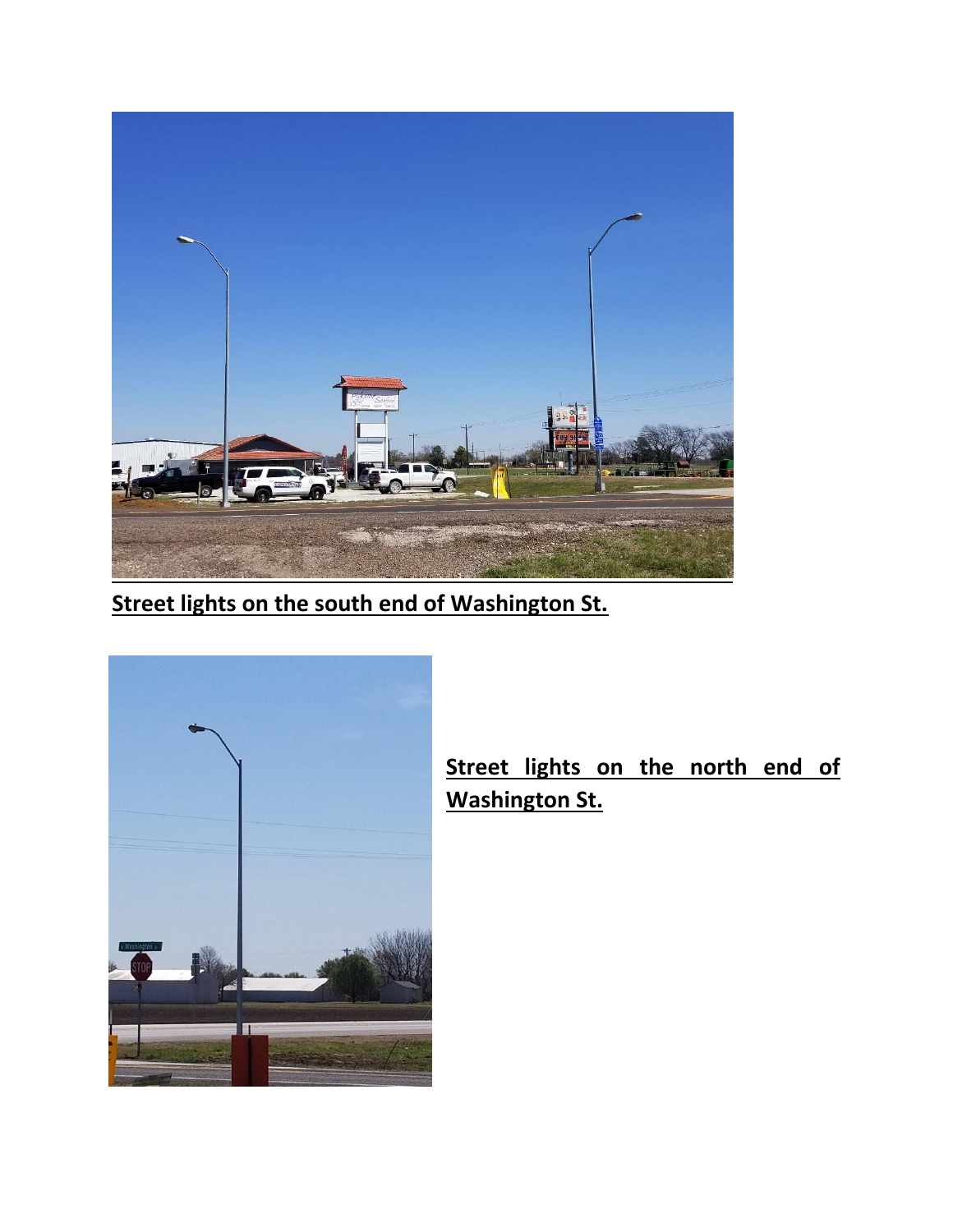The resurfacing of the Square was done last week (Below left). Public Works staff painted directional markings. Parking spaces will be done after the sidewalks are completed. Crews worked on a water leak at the fire hydrant on Morgan Street.





Drainage crews cleaned up a drainage right-of-way between Washington Street and Jefferson Street.



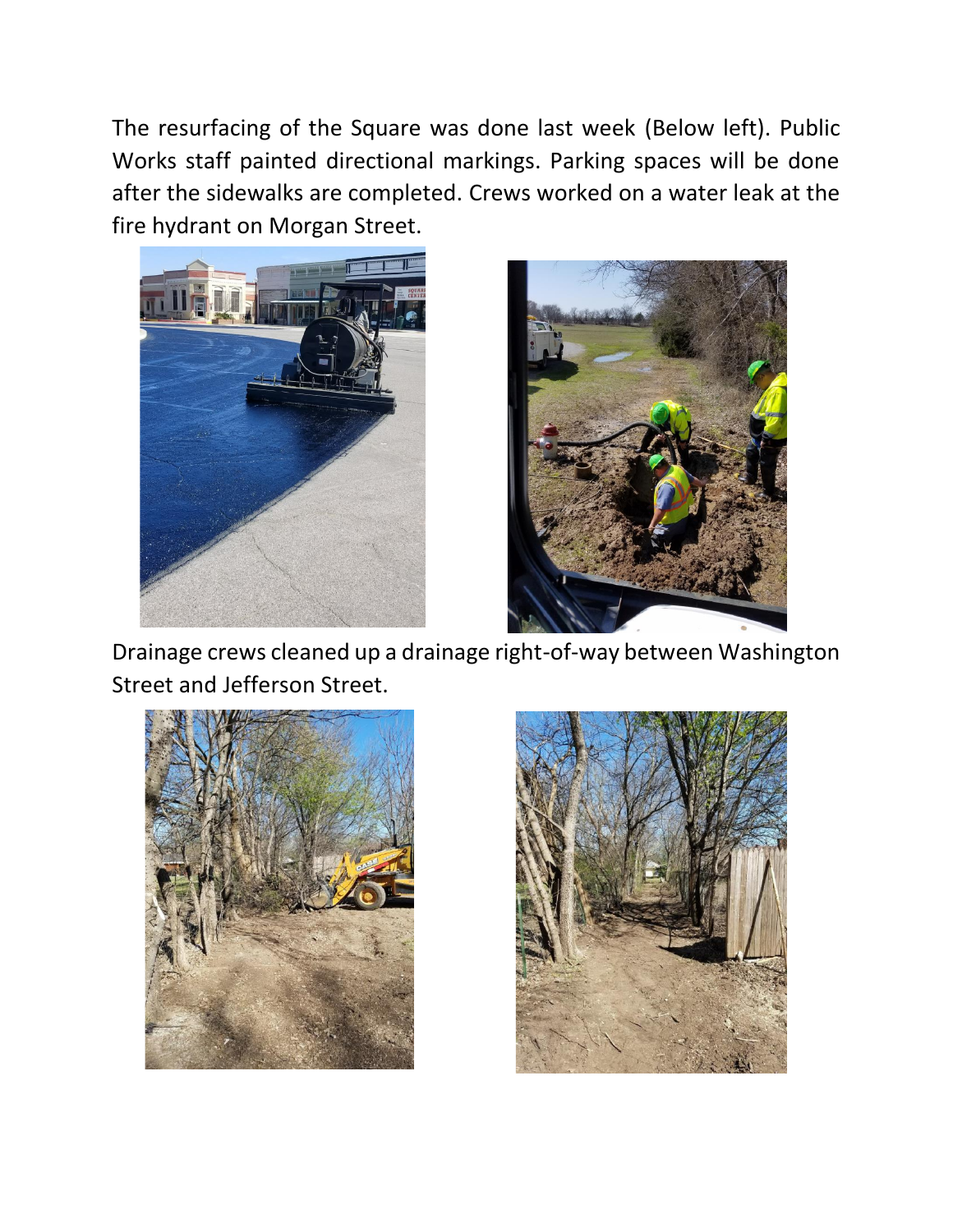## **Community Development**

The City has a number of building projects going on at any given time. The Operational Update will provide a summary each week of the various projects and a status update. A flowchart is provided with the various stages of development. A green box indicates that stage is complete, a yellow box indicates in progress, a red box indicates the project has been halted by the developer or the City and a gray box indicates the developer has not reached that phase yet.



Calvin Alexander Homes – 400 Scott Lane – Certificate of Occupancy issued on 3/16.



Elliot Home Renovations – 415 E. Main Street – Single family Home – Fence installed.



Marco Family Investments – 700 E. Walcott St. – Exterior work is complete. Interior work continues.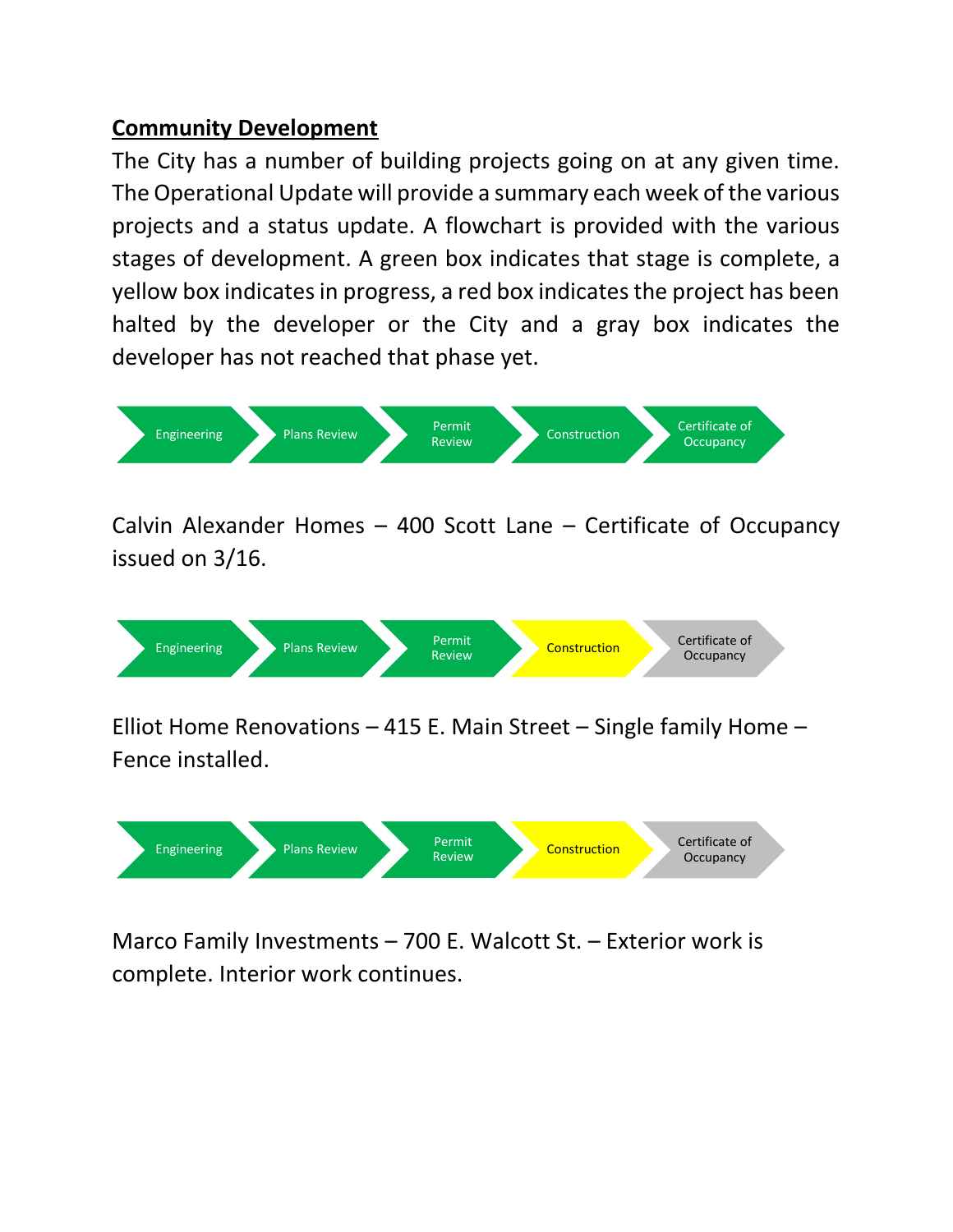

Edgar Evans Custom Homes –776 &768 E. Northside Street – Single Family Home – 776 – Awaiting final inspection. 768 – Awaiting final inspection.



Sue Sisomphou – 653 Coperhavr Street – New Single-Family Home – Exterior underway, roof being shingled.



Yarborough Farms – Carol Street - Pool House – Permit issued. Exterior work underway. Finish installing fireplace.



SNAG Investments – 525 Chandler Court - New Single-Family Home – Interior work still in progress.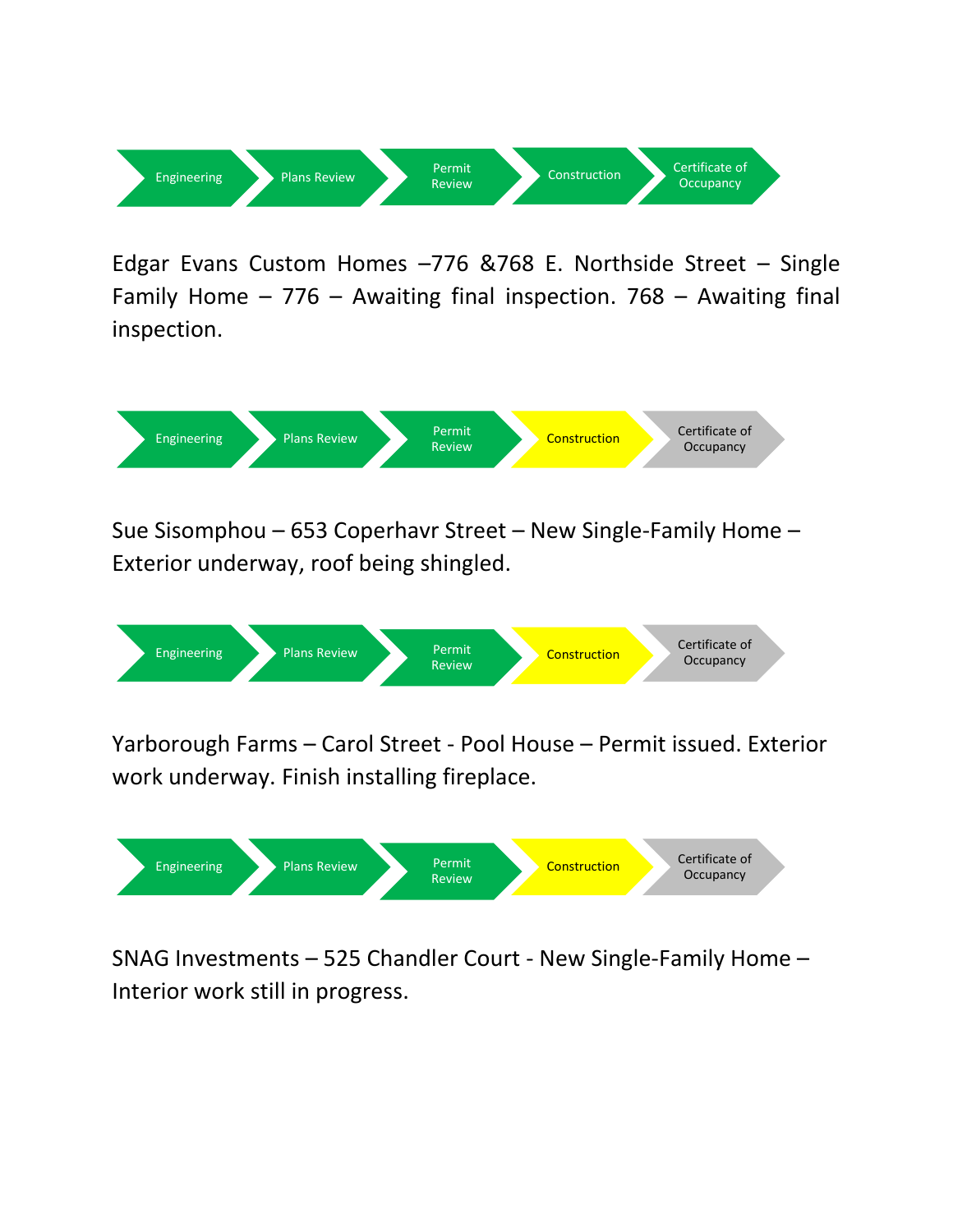

Buster Chandler Builders – 555 Chandler Court - New Single-Family Home – Framing complete. OSB and windows being installed.



Edgar Evans Homes – 636 N Prairie Street – New Single Family Home – Forms have been set and rough-in plumbing has started.



Edgar Evans Homes – 415 W. Grove Street – New Single Family Home – Structure is being framed.



SNAG Investments – 706 E. Walcott Street - New Single-Family Home – Interior work in progress.